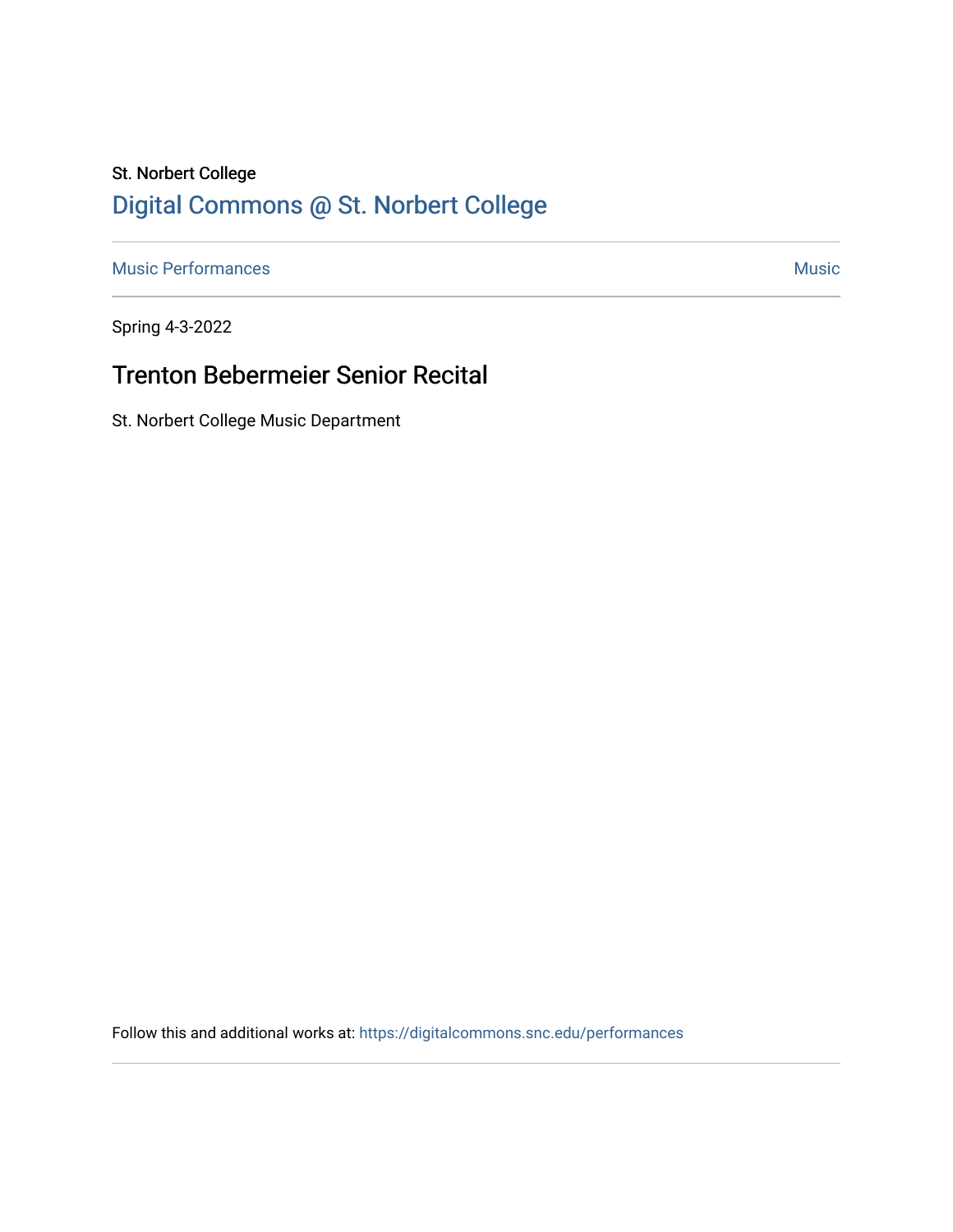# **Trenton Bebermeier, trumpet Elaine Moss, piano Dr. Christopher Cramer, guitar Dr. Jamie Waroff, trumpet**

Fanfare for a New Theater…………………....…….Igor Stravinsky

(1882-1971)

*Trenton Bebermeier, trumpet Dr. Jamie Waroff, trumpet*

Sonata for Trumpet in D Major………………………Henry Purcell (1659-1695)

- 1. Allegro
- 2. Adagio
- 3. Presto

### *Trenton Bebermeier, trumpet Elaine Moss, piano*

Sonata for Trumpet and Piano………………...……….Eric Ewazen

(b. 1954)

- 1. Lento-Allegro Molto
- 2. Allegretto
- 3. Allegro con Fuoco

*Trenton Bebermeier, trumpet Elaine Moss, piano*

## *~Intermission~*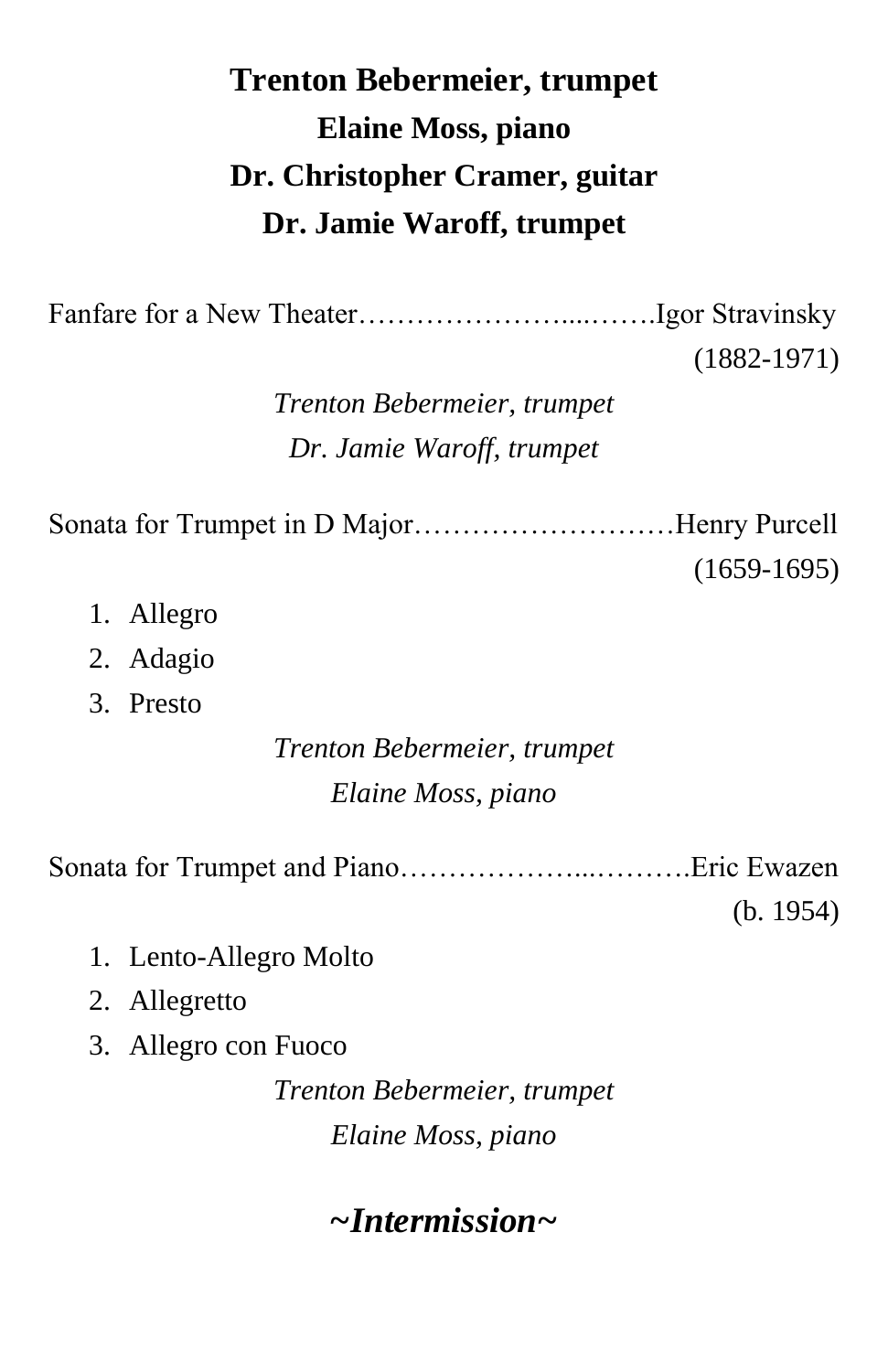*Nostalgie*…………………...….……...……Alexandra Pachmutova

(b. 1929)

## *Trenton Bebermeier, trumpet Elaine Moss, piano*

Goodbye, Moscow…………..….…….……Alexandra Pachmutova

(b. 1929)

arr. Christopher Cramer

*Trenton Bebermeier, trumpet Dr. Christopher Cramer, guitar*

### **This recital of Trenton Bebermeier is presented in partial fulfillment of the requirements for the Bachelor of Music Performance Degree. Trenton is in the studio of Dr. Jamie Waroff.**

**Trenton Bebermeier** is a senior music performance major, emphasizing the trumpet. He is currently in the studio of Dr. Jamie Waroff. He is also a member of the St. Norbert wind, jazz, and brass ensembles. His favorite forms of trumpet literature are those of the modernist and operatic variety. Trenton also seeks to establish his proficiency in classical and standard trumpet literature. These interests are what led to the creation of this recital program.

*The use of cell phones, cameras, or recording devices is strictly prohibited.*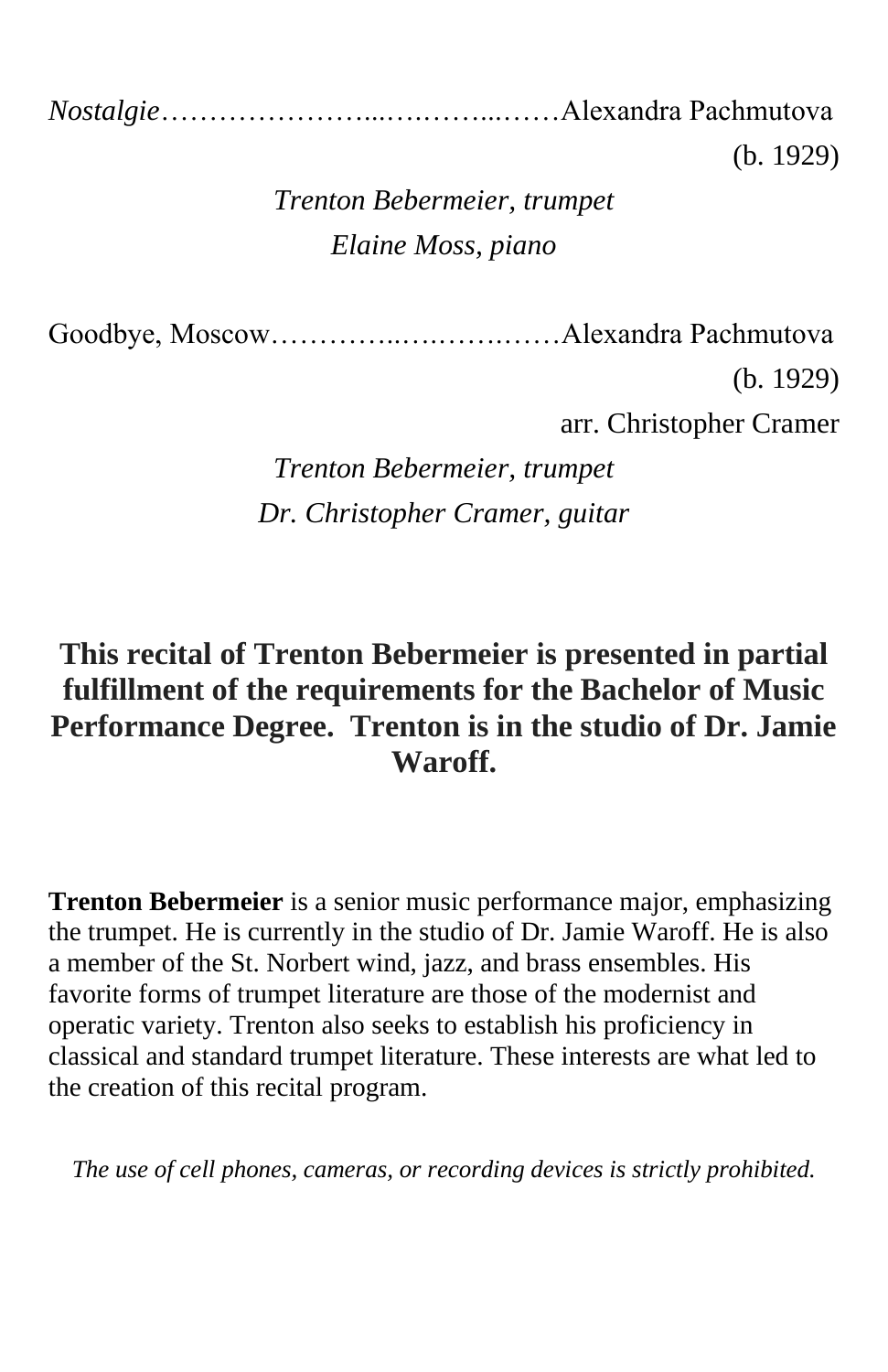# *~Program Notes~*

### **Igor Stravinsky,** *Fanfare for a New Theatre*

Famed Russian composer Igor Stravinsky, born in 1882 near St. Petersburg, was a pioneer of orchestral colorations and rhythmic innovation. *Fanfare for a New Theatre* is a testament to such a legacy. This piece was composed for two trumpets for the opening ceremony of the New York State Theater in April of 1964, and was premiered by trumpeters Robert Nagel and Theodore Weiss. Though it is heavy with modernist ideas, and contains harsh dissonances and seemingly independent rhythms, each trumpet is able to comfortably fit each grouping of notes with one another, creating a sense of controlled chaos within the fanfare texture.

### **Henry Purcell,** *Sonata for Trumpet and Strings*

Henry Purcell (b. 1659) was a baroque-era English composer, who composed mostly between the years of 1678 until 1695, which was the year he died at the height of his career. Although this piece is most accurately performed with a natural trumpet and string ensemble, it is performed here with piano and piccolo trumpet. As is standard with nearly all Baroque trumpet works, the piccolo trumpet is used as a more controllable alternative to the natural trumpet, which is an instrument with zero valves. This sonata is relatively short, with its longest movement being the second, which is marked with a tempo of adagio. Due to the slow tempo, the trumpet does not play during this music, as playing slowly in the high register of both the natural trumpet and the piccolo trumpet is incredibly difficult, and does not make for the best musicality. The first and third movements are a bright fanfare and brisk gigue, respectively.

#### **Eric Ewazen,** *Sonata for Trumpet and Piano*

Pianist Eric Ewazen is an American composer of Polish and Ukrainian descent, and was born in 1954. Having studied the piano since age five, and composition since his high-school years, it is no wonder that *Sonata for Trumpet and Piano* (1995) has an extensively difficult piano accompaniment. In fact, Ewazen himself cited it as the most difficult accompaniment of any of his sonatas. This piece was commissioned by the International Trumpet Guild, and was premiered by trumpeter Chirs Gekker, with Ewazen himself accompanying. The first movement is ample, and features a soaring theme, emphasizing light articulations and